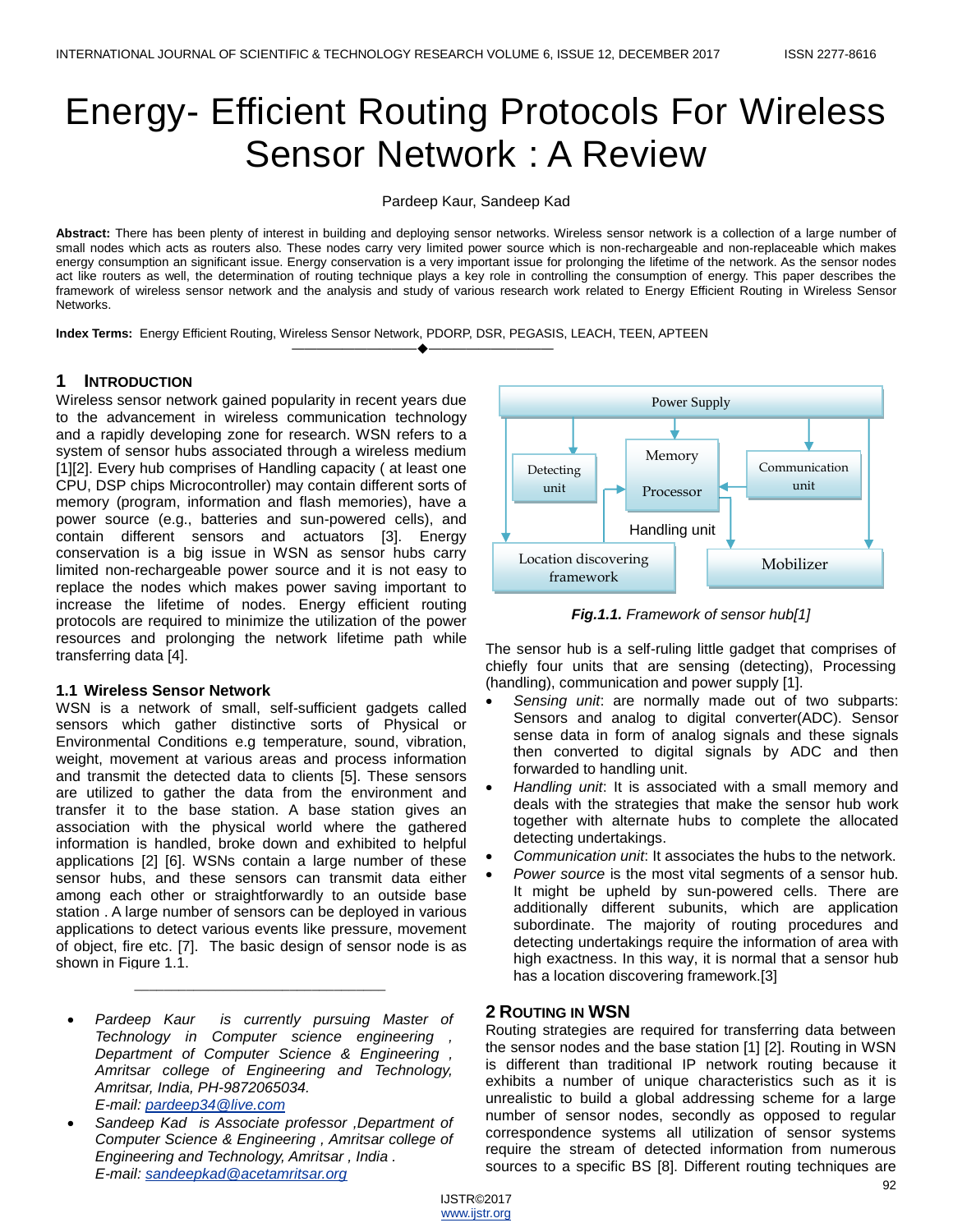proposed for remote sensor network and these conventions can be classified as per different parameters. The classification of routing methods is shown in figure 1.2[1].



**Fig 1.2.** Classification of routing protocols

# **Functioning mode based routing protocols**

The function of a wireless sensor network specifies its application. Therefore, routing protocols can be categorized according to the operation used to satisfy a WSN function as follows:

- Proactive Protocols: These protocols are also called as table-driven protocols. In Proactive, the data is transmitted to a BS through the predefined route. For example LEACH, PEGASIS.
- Reactive Protocol: In Reactive Protocol the route is established on demand. The route is established dynamically i.e.Network -based route is found when needed. TEEN, AODV, DSR are some reactive protocols.
- Hybrid protocols: All the routes are found initially and then improved at the time of sending data. These protocols possess the concepts of both reactive and proactive. For example APTEEN.

# **Participation style based routing protocols**

Some WSNs consist of homogeneous nodes, whereas some consist of heterogeneous nodes and these nodes participate differently in every network i.e. according to remaining energy of nodes, cluster head etc. Based on this concept we can classify the protocols as:

- Direct Communication protocols: In this type of protocols the information sensed by nodes is sent directly to Base Station(BS). SPIN is this type of protocol.ˆ
- Flat protocols: In this, the nodes search for the valid path and then transmit it to BS. For example Rumor Routing protocol.
- Clustering Protocols: In this, the area is divided into clusters and Cluster heads are assigned to each cluster. All the nodes in the cluster send data to corresponding cluster heads and then cluster head sends it to Base station. For example TEEN

#### **Network-based routing protocols**

Network-based routing protocols depend on the strategy how the network is prearranged. Such protocols fall under three categories:

 Data Centric protocols: These are query based and they depend on the naming of the desired data. The BS sends queries within a certain region to get information and waits for a reply from the nodes. Nodes in a particular region collect the specific data based upon the queries. SPIN is a data-centric protocol.

- Hierarchical protocols: In this, the nodes with lower energy are used to capture information and nodes with higher energies are used to process and transfer it that is why it is used to perform energy efficient routing. TEEN, APTEEN are hierarchical protocols.
- Location Based: In these, the location of nodes must be known to find an optimal path using flooding. To get the information about location of0 node GPS is used. For example GEAR.

# **2.1 Energy efficient routing protocols in WSN**

Energy efficiency of a network is a significant concern in wireless sensor network (WSN). These days networks are becoming large, so information gathered is becoming even larger, which all consume a great amount of energy resulting in an early death of a node. Therefore, many energy efficient protocols are developed to lessen the power used in data sampling and collection to extend the lifetime of a network. Following are some energy efficient routing protocols:

1. LEACH "Low-Energy Adaptive Clustering Hierarchy" In this type of hierarchical protocol, most of the nodes communicate to cluster heads (C.H) [1] [8]. It consists of two phases:

- (i). The Setup Phase: in this phase, the clusters are ordered and then Cluster Head(CH) has been selected. The task of CH is to cumulate, wrapping, and forward the information to the base station (Sink) [2].
- (ii). The Study State Phase: in the previous state, the nodes and the CH have been organized, but in the second state of "LEACH", the data is communicated to the base station (Sink). Duration of this phase is longer than the previous state. To minimize the overhead, the duration of this phase has been increased. Each node in the network, contact with the cluster head, and transfer the data to it and after that CH will develop the schedule to transfer the data of each node to base station [8] [2].

2. PEGASIS "Power-Efficient Gathering in Sensor Information Systems"

It is a "chain-bases protocol" and an upgrading of the "LEACH". In "PEGASIS" every node transfers only with a close neighbor to direct and obtain information. It receipts turns communicating to the BS, thus decreasing the quantity of energy consumed per round [9]. The nodes are in this way that a chain should be developed, which can be completed by the sensor nodes along with using an algorithm. On the other hand, the BS can compute this chain and transmission of it to all the sensor nodes. [10]To develop the chain, it is expected that all nodes have universal information of the system and that a greedy algorithm is engaged. Thus, the structure of the chain will begin from the remote node to the nearer node. If a node expires, the chain is rebuilt in the similar method to avoid the lifeless node [11].

3. TEEN "Threshold sensitive Energy Efficient sensor Network protocol" The TEEN is a hierarchical protocol designed for the conditions like sudden changes in the sensed attributes such as temperature. For a reactive network, the first developed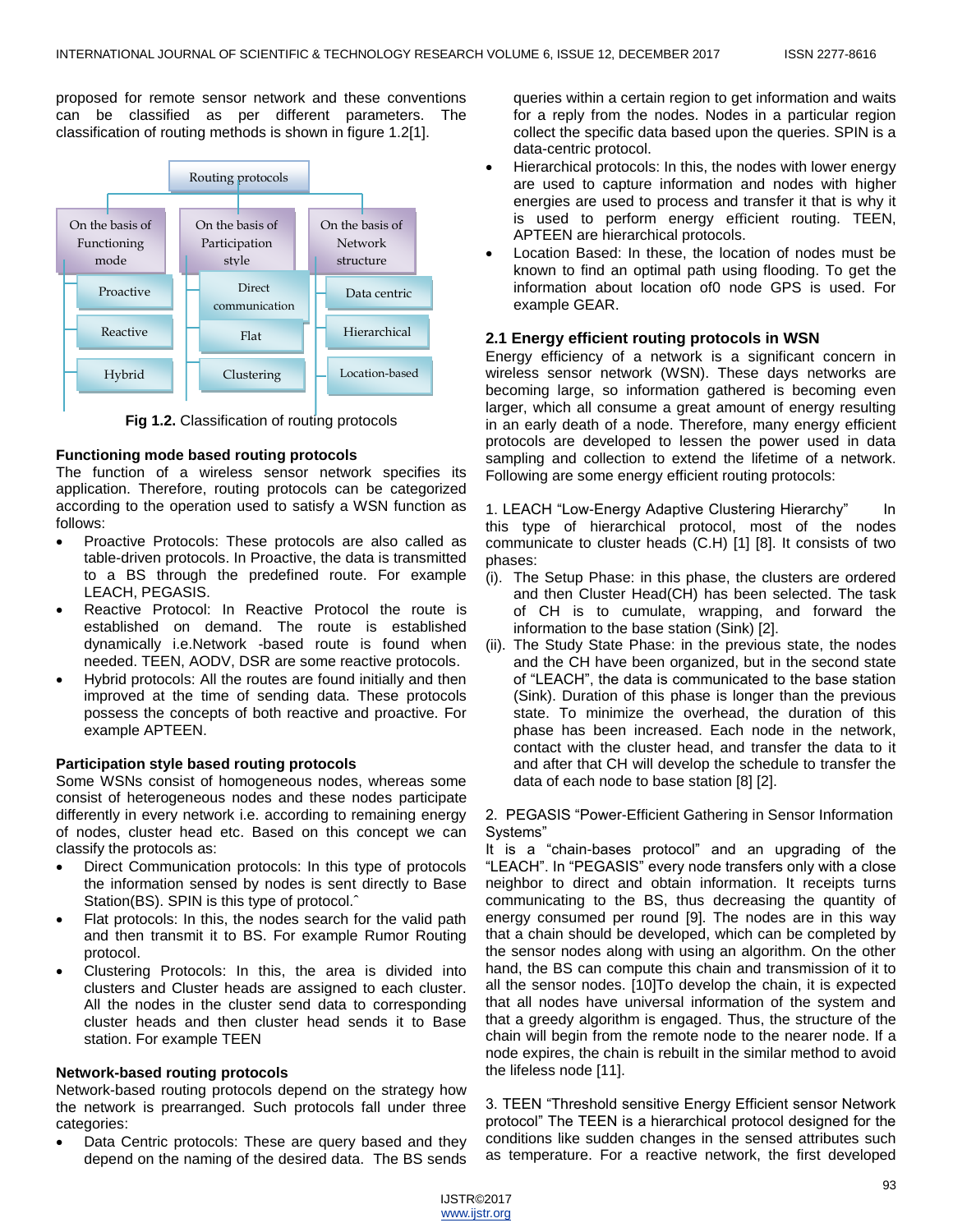protocol was TEEN [12]. The reduction of the number of transmissions is the purpose of a hard threshold, which is done by allowing the nodes to transmit only when the sensed attribute is in the range of interest. The number of transmissions is reduced by soft threshold by avoiding all the transmissions which might occur when the sensed attribute is changed slightly or not changed. TEEN is well applicable for time important problems and is likewise quite efficient in terms of saving energy and response time. It also allows the user to manage the power utilization and accurateness to suit the application [13].

#### 4.APTEEN "Adaptive Threshold sensitive Energy Efficient Sensor Network"

The "APTEEN" is an expansion of "TEEN" and goals at both taking episodic data gatherings and replying to time-critical events. As soon as the BS formulates the clusters, the C.H transmits the features, the values of threshold and schedule of transmission to all nodes.[12] After that, the C.H performs information accumulation, which has as a consequence to preserve power. The main advantage of "APTEEN" in contrast to "TEEN", is that nodes utilize a smaller amount power. on the other hand, the primary disadvantages of APTEEN are the complication and that it results in lengthier deferment times  $[14]$ .

# 5. Directed Diffusion

Directed diffusion is data-centric routing protocol for collecting and publishing the information in WSNs [15]. It has been developed to address the requirement of data flowing from the sink toward the sensors, i.e. when the sink requests particular information from these sensors. Its main objective is extending the network lifetime by realizing essential energy saving. In order to fulfill this objective, it has to keep the interactions among the nodes within a limited environment by message exchange. A localized interaction that provides multipath delivery is a unique feature of this protocol. This unique feature with the ability of the nodes to respond to the queries of the sink results in considerable energy savings [1] [15].

# 6. Energy-Efficient Sensor Routing (EESR)

EESR is a flat routing algorithm [16] proposed particularly to decrease the power utilization and data latency, and to give scalability in the WSN. Mainly, it consists of Gateway, Base Station, Manager Nodes, and Sensor Nodes [17] [18]. Their duties are: Gateway Delivers messages from Manager Nodes or forms other networks to the Base Station, which has extra specification than normal sensor nodes. It sends and receives messages to/from Gateway. Moreover, it sends queries and collects data to/from sensor nodes. Manager Nodes and Sensor Nodes collect data from the environment and send it to each other in 1-Hop distance till the Base Station [16].

# **3 LITERATURE REVIEW**

Ahmad, A., Latif, K. Javaid N. Khan et. al. (2013) [20] investigated on clustering procedure which is most well recognized directing strategy in WSNs. Because of differing need of WSN application productive vitality use in directing conventions is very still a potential field of research. Authors presented new energy efficient directing technique in this research. This strategy is utilized to defeat the fundamental trouble of energy hole and coverage hole. In their strategy, they have controlled these issues by presenting density

controlled uniform circulation of hubs and settled an ideal number of Cluster Heads in each round. Lohan, P. and Chauhan, R. et. al.(2012) [21] presented the Geography-Informed Sleep Scheduling and Chaining Based Routing (GSSC) algorithm in wireless sensor network. As detector nodes are power restraint, the system lifetime improved by utilizing the energy of nodes very proficiently. GSSC saves power by discovering alike nodes from routing perspective by using their geological information, it senses nearly similar information and then turning off needless nodes to eliminate data redundancy. This chaining based routing can lessen energy spending of data transferring with the help of multi-hop routing technique. Their simulation outcome (using MATLAB) demonstrate that GSSC achieved considerable increment in network lifespan than LEACH and PEGASIS. Seongsoo Jang, Ho-Yeon Kim and Nam-Uk Kim et. al. (2011) [22] worked on the development of the Wireless Sensor Network technology, ubiquitous technology comes to the fore as the core technology in the future. In the WSN, energy efficiency of the whole network is a key difficulty that has to be solved. Clustering is one of routing methods to enhance energy efficiency. The author suggests a new method, "Energy-Efficient Clustering scheme with Concentric Hierarchy (EECCH)," a centralized clustering scheme intended at overcoming shortcomings of LEACH and LEACH-C both. By drawing circles with the base station as its center, the base point separates network nodes into some levels. The clusters have different numbers of its member nodes to eliminate inequality in energy dissipation through this process; it becomes possible to improve energy efficiency. Saravana Kumar R., Susila S.G. and Raja J. et. al (2010) [23] have done research work on WSN. It consisting of a large number of sensors and as the sensor operates on a limited power source, it is challenging to design an energy efficient routing protocol that can diminish the delay while providing highenergy efficiency and extended network lifetime. Author analyzes the fundamental distributed clustering routing protocol Low Energy Adaptive Clustering Hierarchy, also proposed a novel routing method and data aggregation method in which the sensor nodes form the cluster and the cluster-head chosen based on the remaining power of the individual node calculation without re-clustering and the node scheduling scheme is adopted in each cluster of the WSN. Results using MATLAB shows that the proposed routing protocol considerably reduces energy utilization and enhance the total lifespan of the wireless sensor network compared to the LEACH protocol. Gurbinder Singh Brar et. al., (2016) [24] proposed PDORP protocol which is transmission-based energy aware routing protocol. The proposed protocol PDORP has the characteristics of both power efficient gathering sensor information system(PEGASIS) and DSR routing protocols. Hybridization of genetic algorithm and bacterial foraging optimization is associated with proposed routing technique to distinguish energy proficient ideal ways. The execution examination, correlation through a hybridization approach of the proposed routing convention, gives improved result involving less piece mistake rate, a lesser amount of postponement, reduced energy consumption, and improved throughput, which prompts to enhanced QoS and drag out the lifetime of the system. S. Lindsey, C. Raghavendra et. al. (2002) [19] proposed the Power-Efficient Gathering in Sensor Information Systems (PEGASIS), which avoids the assumption of direct communication and reduces the relatively large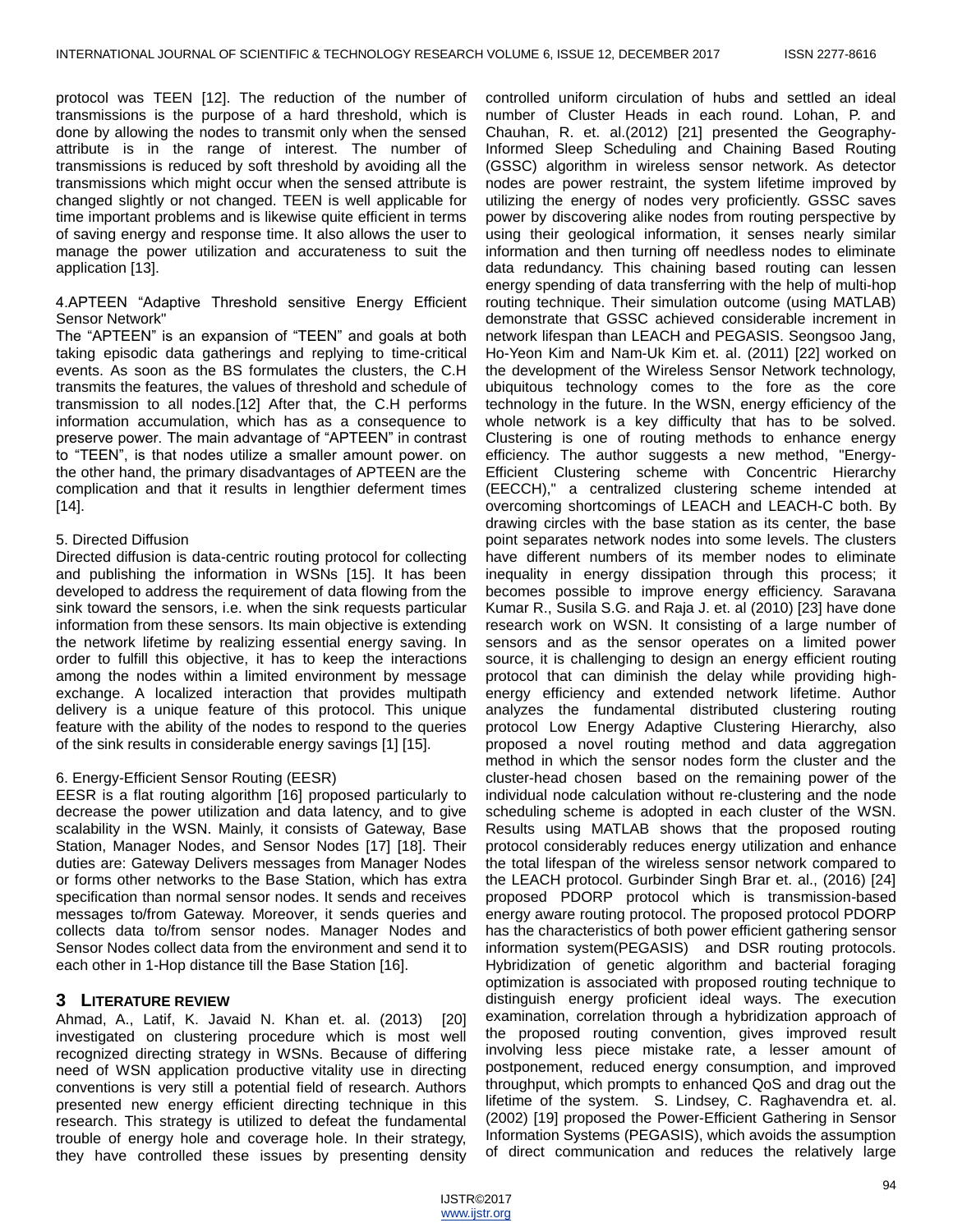overhead of the LEACH protocol. In PEGASIS, the nodes form a chain, and each node stores in its routing table the addresses of an upstream and a downstream node. The data collection process is initiated at the far end of the chain. Each intermediate node aggregates the received data with its local data before transmitting the result to its upstream neighbor. The last node in the chain is responsible for transmitting to the sink node. Liu Wenjun and Yu Jiguo et. al. (2009) [6] proposed that rather than allowing the nodes to transmit directly to the base station, a novel scheme of clustering was proposed. Clustering provides resource utilization and minimizes energy consumption in WSNs by reducing the number of sensor nodes that involve in the long-distance communication. They used an energy-efficient clustering and routing scheme for wireless sensor networks (EECR) which includes distributed nodes clustering, dynamic cluster head rotation, and inter-cluster routing selection. In clustering stage they used uneven clustering mechanism in which cluster heads (CHs) which are closer to the base station (BS) have smaller cluster size than those farther from BS, thus they can conserve some power for inter-cluster data forwarding. For the

dynamic cluster head rotation mechanism, the sensor hubs perform cluster head function in turn which balances power consumption well among CHs. Gherbi Chirihane & Aliouat Zibouda et al. (2015) [25] proposed a distributed energy efficient adaptive clustering protocol with Data Gathering for WSN reduces the energy consumption and network lifetime is extended. The clustering techniques are used efficiently with distributed cluster heads. The node's ratio is turned off for fixed time period and sleep control laws are designed to reduce the cost function. The scenario displays random deployment of nodes and the total simulation time is decomposed using resource reservation. The technique distributed energy efficient adaptive clustering protocol with Data Gathering (DEACP) reduced the overall network energy consumption, balance the energy consumption among the sensors and extend the lifetime of the network by making the clustering efficient in complexity of message and time, welldistributing the cluster-heads across the network, the load balancing done well and as a result transmission power of the node is reduce which subsequently reduces the energy consumption .

| <b>TABLE I.</b> Comparison of various routing protocols |  |  |
|---------------------------------------------------------|--|--|
|                                                         |  |  |

|                                          | <b>CLASS</b>        | <b>LIFETIME</b>  | <b>ENERGY</b><br><b>EFFICIENT</b> | <b>THROUGHPUT</b>   | <b>SCALABILITY</b> |
|------------------------------------------|---------------------|------------------|-----------------------------------|---------------------|--------------------|
| LEACH [2]                                | <b>HIERARCHICAL</b> | <b>VERY GOOD</b> | <b>HIGH</b>                       | <b>VERY HIGH</b>    | <b>HIGH</b>        |
| PEGASIS [19]                             | <b>HIERARCHICAL</b> | <b>VERY GOOD</b> | <b>HIGH</b>                       | <b>VERY HIGH</b>    | <b>GOOD</b>        |
| <b>TEEN [13]</b>                         | <b>HIERARCHICAL</b> | <b>GOOD</b>      | <b>GOOD</b>                       | <b>SATISFACTORY</b> | <b>GOOD</b>        |
| <b>APTEEN [14]</b>                       | <b>HYBRID</b>       | <b>VERY GOOD</b> | <b>GOOD</b>                       | <b>HIGH</b>         | GOOD               |
| <b>DIRECTED</b><br><b>DIFFUSION [15]</b> | <b>FLAT</b>         | GOOD             | <b>HIGH</b>                       | <b>SATISFACTORY</b> | <b>RESTRICTED</b>  |
| <b>EESR</b> [16]                         | <b>FLAT</b>         | <b>VERY GOOD</b> | <b>HIGH</b>                       | <b>HIGH</b>         | HIGH               |

# **4 CONCLUSION AND FUTURE SCOPE**

In addition to many applications of wireless sensor networks, it is necessary to transmit information appropriately with regard to power utilization and network lifespan as well as limited resources of such networks. The most significant difficulty in such networks is routing and transferring data to the destination node in compliance with the energy problem. Therefore, energy-efficient routing protocols have significant and effective roles in wireless sensor networks. They are divided into three major groups based on data, network structure and reliability. In this study, energy-efficient routing protocols were investigated in wireless sensor networks. Then the essential classifications were introduced and related parameters of corresponding protocols were compared to each other. Despite the fact that these protocols are performing well in terms of energy conservation but issues like quality of service (QoS) would be expected to address to ensure utilization of most energy proficient way for data transfer and in addition ensuring guaranteed data transfer rate or delay. Another interesting issue in routing is that the majority of the present routing conventions accept that the

sensor hubs and the sink is stationary. In circumstances, for example, on the battlefield where the sink and maybe the sensors should be versatile. In such cases, new routing techniques are required keeping in mind the end goal to deal with the overhead of portability and topology changes in such power constrained circumstances. Integrating WSN with wired networks(i.e. Internet) is other possible future research for routing protocols .

# **REFERENCES**

- [1] Kazem Sohraby, Daniel Minoli and Taieb Znati, "Wireless Sensor Networks", ELSEVIER Inc., 2007.
- [2] N. A. Pantazis, S. A. Nikolidakis, and D. D. Vergados, "Energy-efficient routing protocols in wireless sensor networks: A survey," IEEE Commun. Surv. Tut., vol. 15, no. 2, pp. 551-591, 2013.
- [3] Y. Li, M. T. Thai, W. Wu, "Wireless sensor networks and applications", New York: Springer Science+Business Media, LLC pp. 7-11, 2008.